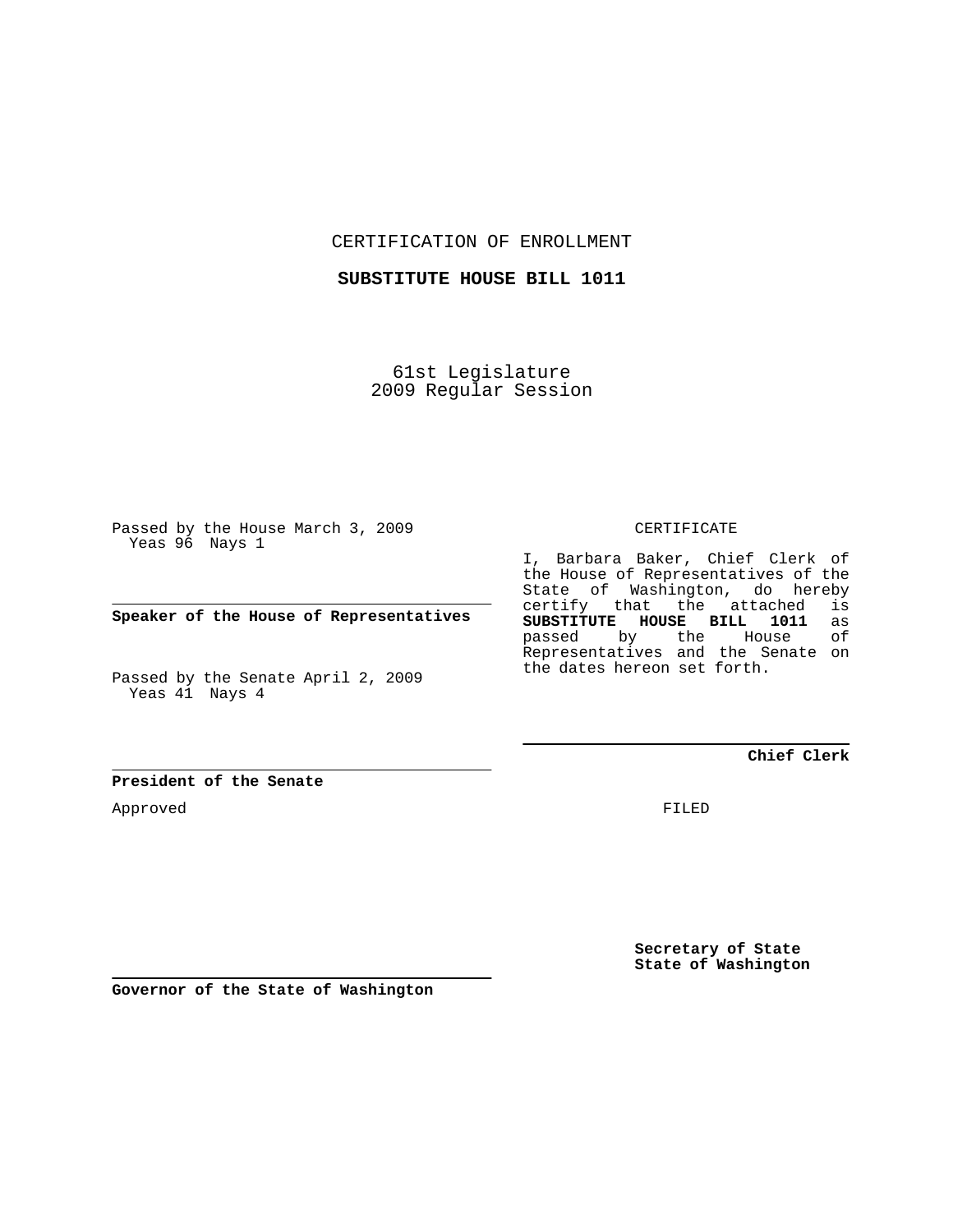## **SUBSTITUTE HOUSE BILL 1011** \_\_\_\_\_\_\_\_\_\_\_\_\_\_\_\_\_\_\_\_\_\_\_\_\_\_\_\_\_\_\_\_\_\_\_\_\_\_\_\_\_\_\_\_\_

\_\_\_\_\_\_\_\_\_\_\_\_\_\_\_\_\_\_\_\_\_\_\_\_\_\_\_\_\_\_\_\_\_\_\_\_\_\_\_\_\_\_\_\_\_

Passed Legislature - 2009 Regular Session

## **State of Washington 61st Legislature 2009 Regular Session**

**By** House Technology, Energy & Communications (originally sponsored by Representatives Morris, Chase, Hasegawa, Kagi, Darneille, Upthegrove, Hudgins, and Moeller)

READ FIRST TIME 02/19/09.

1 AN ACT Relating to regulating the use of identification devices; 2 amending RCW 19.300.010; adding new sections to chapter 19.300 RCW; and 3 creating a new section.

4 BE IT ENACTED BY THE LEGISLATURE OF THE STATE OF WASHINGTON:

 5 **Sec. 1.** RCW 19.300.010 and 2008 c 138 s 2 are each amended to read 6 as follows:

 7 The definitions in this section apply throughout this chapter 8 unless the context clearly requires otherwise.

 9 (1) "Affiliate" means any company that controls, is controlled by, 10 or is under common control with another company. Affiliate may also 11 include a supplier, distributor, business partner, or any entity that 12 effects, administers, or enforces a government or business transaction. 13 (2) "Identification device" means an item that uses radio frequency

14 identification technology or facial recognition technology.

15  $((+2)^{n})$  (3) "Issued" means either:

16 (a) To have provided the identification device to a person; or

17 (b) To have placed, requested the placement, or be the intended 18 beneficiary of the placement of, the identification device in a 19 product, product packaging, or product inventory mechanism.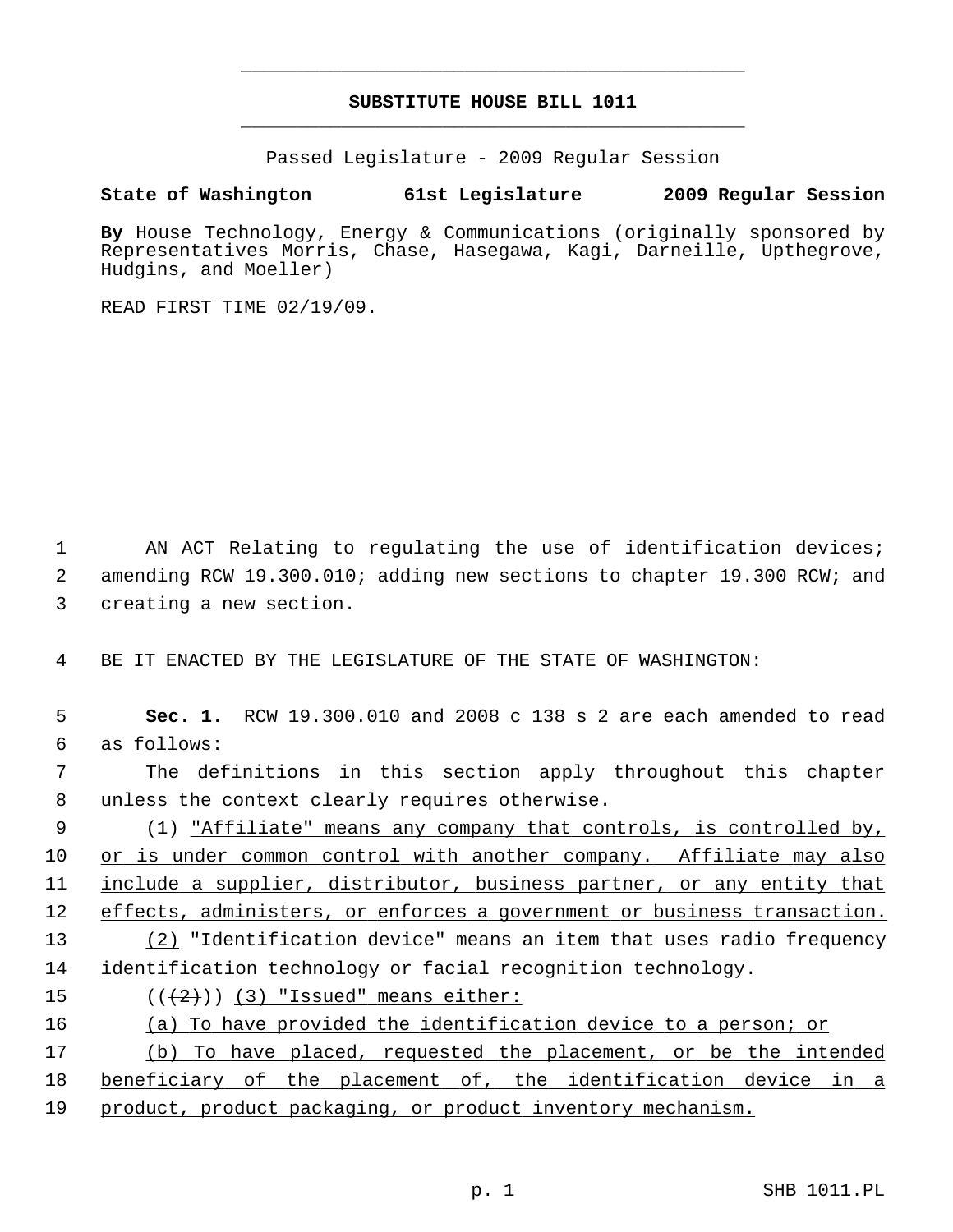1 (4) "Person" means a natural person who resides in Washington.

2  $((+3))$  (5) "Personal information" has the same meaning as in RCW 3 19.255.010.

 4 (((4) "Data" means personal information, numerical values 5 associated with a person's facial features, or unique personal 6 identifier numbers stored on an identification device.

  $(5)$ )) (6) "Radio frequency identification" means ((a technology 8 that uses radio waves to transmit data remotely to readers)) the use of electromagnetic radiating waves or reactive field coupling in the radio frequency portion of the spectrum to communicate to or from a tag through a variety of modulation and encoding schemes to uniquely read 12 the identity of a radio frequency tag or other data stored on it.

13 (((6) "Reader" means a scanning device that is capable of using 14 radio waves to communicate with an identification device and read the 15 data transmitted by that identification device.))

16 (7) "Remotely reading" means that no physical contact is required 17 between the identification device and the ((reader is necessary in 18 order to transmit)) mechanical device that captures data.

19 (8) "Unique personal identifier number" means a randomly assigned 20 string of numbers or symbols that is encoded on the identification 21 device and is intended to identify the identification device.

22 NEW SECTION. **Sec. 2.** A new section is added to chapter 19.300 RCW 23 to read as follows:

24 (1) Except as provided in subsection (2) of this section, a 25 governmental or business entity may not remotely read an identification 26 device using radio frequency identification technology for commercial 27 purposes, unless that governmental or business entity, or one of their 28 affiliates, is the same governmental or business entity that issued the 29 identification device.

30 (2) This section does not apply to the following:

31 (a) Remotely reading or storing data from an identification device 32 as part of a commercial transaction initiated by the person in 33 possession of the identification device;

34 (b) Remotely reading or storing data from an identification device 35 for triage or medical care during a disaster and immediate 36 hospitalization or immediate outpatient care directly relating to a 37 disaster;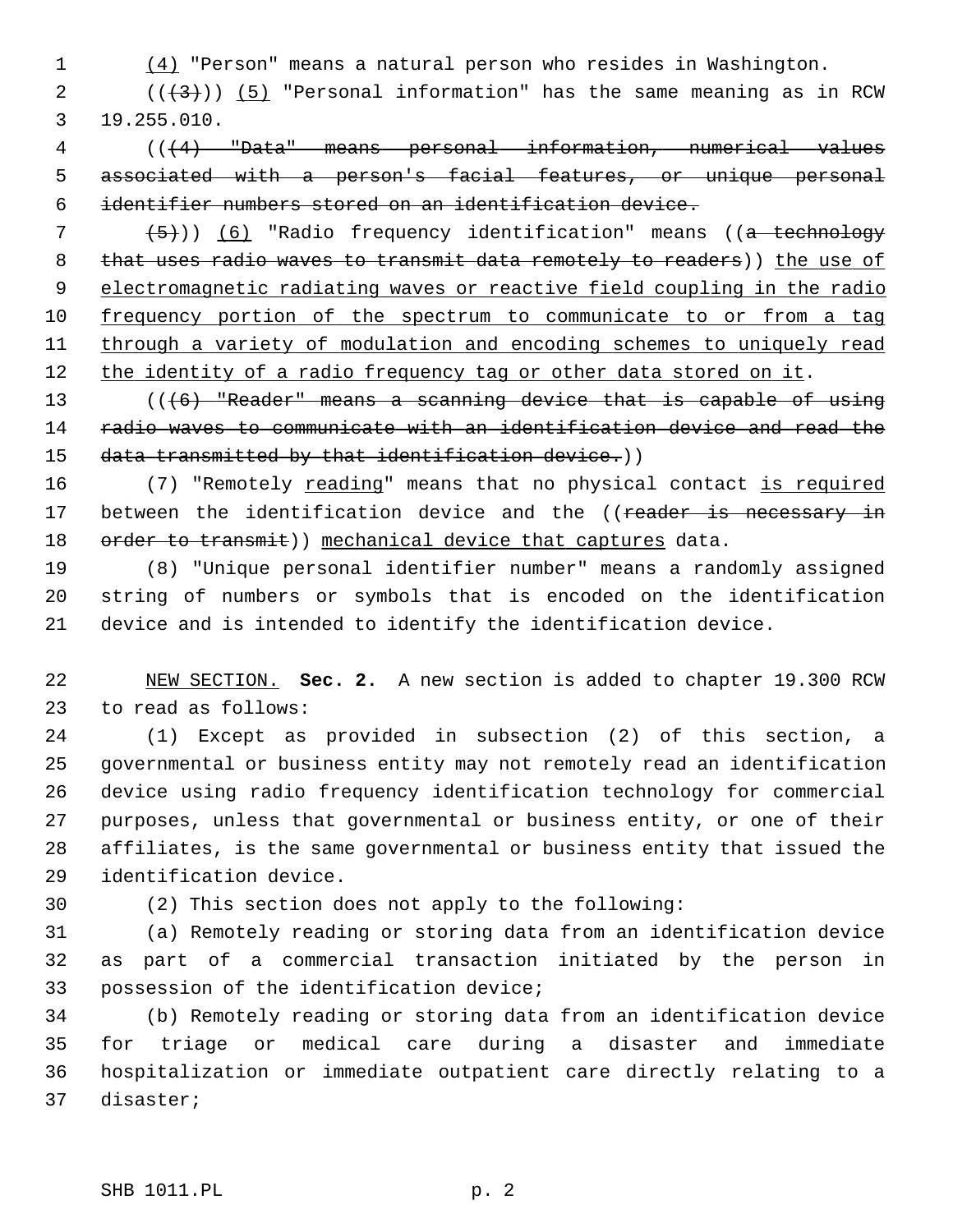1 (c) Remotely reading or storing data from an identification device 2 by an emergency responder or health care professional for reasons 3 relating to the health or safety of that person;

 4 (d) Remotely reading or storing data from a person's identification 5 device issued to a patient for emergency purposes;

 6 (e) Remotely reading or storing data from an identification device 7 of a person pursuant to court-ordered electronic monitoring;

 8 (f) Remotely reading or storing data from an identification device 9 of a person who is incarcerated in a correctional institution, juvenile 10 detention facility, or mental health facility;

11 (g) Remotely reading or storing data from an identification device 12 by law enforcement or government personnel who need to read a lost 13 identification device when the owner is unavailable for notice, 14 knowledge, or consent, or those parties specifically authorized by law 15 enforcement or government personnel for the limited purpose of reading 16 a lost identification device when the owner is unavailable for notice, 17 knowledge, or consent;

18 (h) Remotely reading or storing data from an identification device 19 by law enforcement personnel who need to read a person's identification 20 device after an accident in which the person is unavailable for notice, 21 knowledge, or consent;

22 (i) Remotely reading or storing data from an identification device 23 by a person or entity that in the course of operating its own 24 identification device system collects data from another identification 25 device, provided that the inadvertently received data comports with all 26 of the following:

27 (i) The data is not disclosed to any other party;

28 (ii) The data is not used for any purpose; and

29 (iii) The data is not stored or is promptly destroyed;

30 (j) Remotely reading or storing data from a person's identification 31 device in the course of an act of good faith security research, 32 experimentation, or scientific inquiry including, but not limited to, 33 activities useful in identifying and analyzing security flaws and 34 vulnerabilities;

35 (k) Remotely reading or storing data from an identification device 36 by law enforcement personnel who need to scan a person's identification 37 device pursuant to a search warrant; and